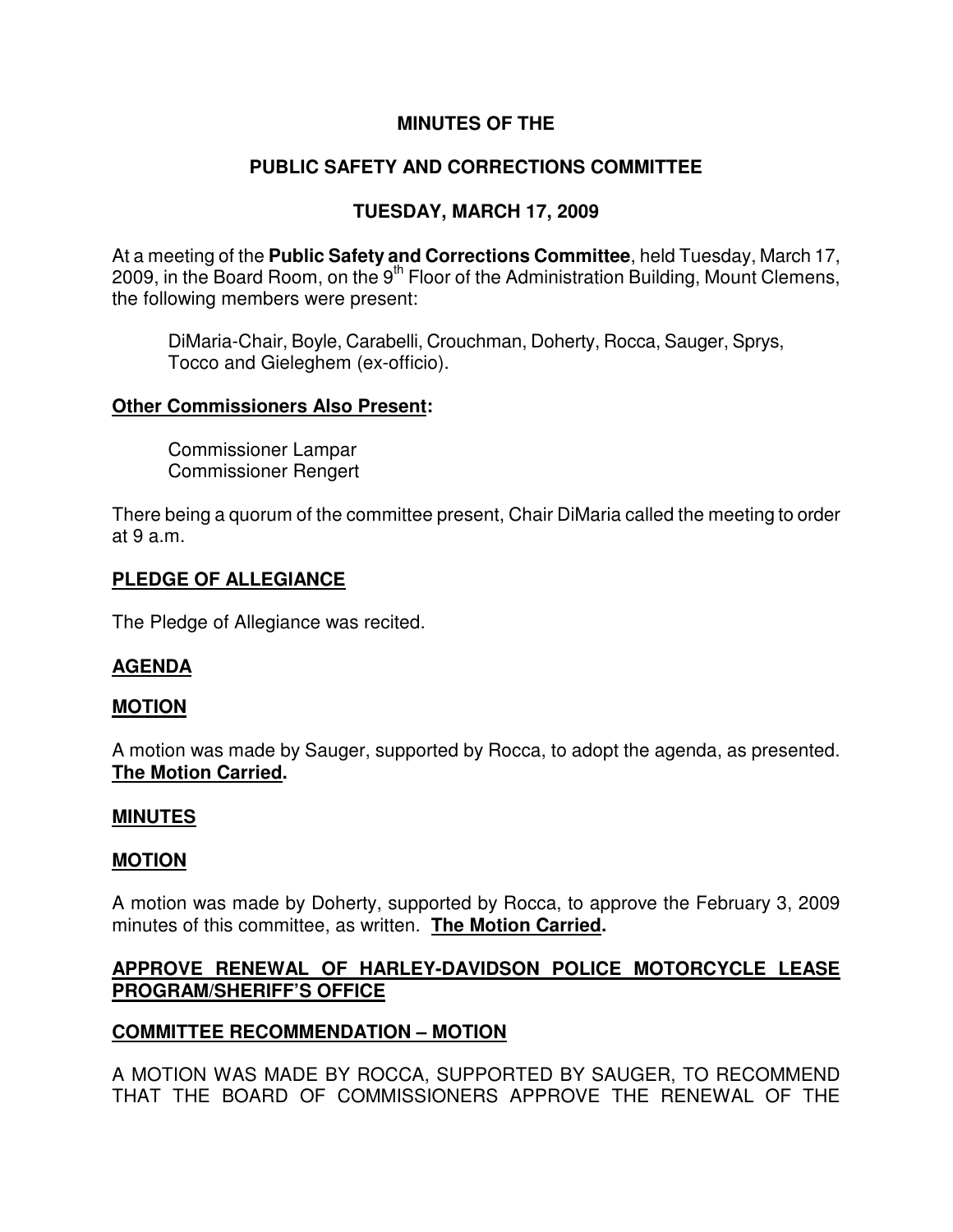HARLEY-DAVIDSON POLICE MOTORCYCLE LEASE PROGRAM FOR THE SHERIFF'S OFFICE WITH TEN (10) 2009 HARLEY-DAVIDSONS (FLHTPI) AT A COST OF \$16,950. FIVE (5) FROM MOTOR CITY HARLEY-DAVIDSON AT \$2,390 EACH AND FIVE (5) (MAXIMUM AVAILABLE) FROM TOWN & COUNTRY HARLEY-DAVIDSON AT \$1,000 EACH. FUNDING IS AVAILABLE FROM THE SHERIFF'S OPERATIONAL BUDGET. **THE MOTION CARRIED.** 

## **APPROVE DISBURSEMENT OF WIRELESS E-911 FUNDS/SHERIFF'S OFFICE**

## **MOTION**

A motion was made by Doherty, supported by Rocca, to approve the disbursement of Wireless E-911 funds pursuant to Macomb County's Amended 911 Plan per Schedule A (attached) utilizing population figures supplied by SEMCOG. **Forward to the Budget Committee. The Motion Carried.** 

## **RECEIVE AND FILE 2008 END OF YEAR REPORT FOR JUVENILE JUSTICE CENTER**

## **MOTION**

A motion was made by Doherty, supported by Boyle, to receive and file the 2008 End of Year Report for the Macomb County Juvenile Justice Center.

The following commissioners spoke: Doherty and DiMaria.

Chair DiMaria called for a vote on the motion and **The Motion Carried.** 

#### **RECEIVE AND FILE CORRESPONDENCE FROM L'ANSE CREUSE SCHOOL DISTRICT REGARDING 2009 REDUCTION IN BUDGET AT JUVENILE JUSTICE CENTER**

#### **MOTION**

A motion was made by Rocca, supported by Crouchman, to receive and file the attached letter from L'Anse Creuse School District regarding the 2009 reduction in budget at the Macomb County Juvenile Justice Center. **The Motion Carried.** 

## **AUTHORIZE COMMUNITY CORRECTIONS TO APPLY FOR EDWARD BYRNE MEMORIAL JUSTICE ASSISTANCE GRANT FUNDING FOR 2009**

# **COMMITTEE RECOMMENDATION – MOTION**

A MOTION WAS MADE BY ROCCA, SUPPORTED BY DOHERTY, TO RECOMMEND THAT THE BOARD OF COMMISSIONERS AUTHORIZE MACOMB COUNTY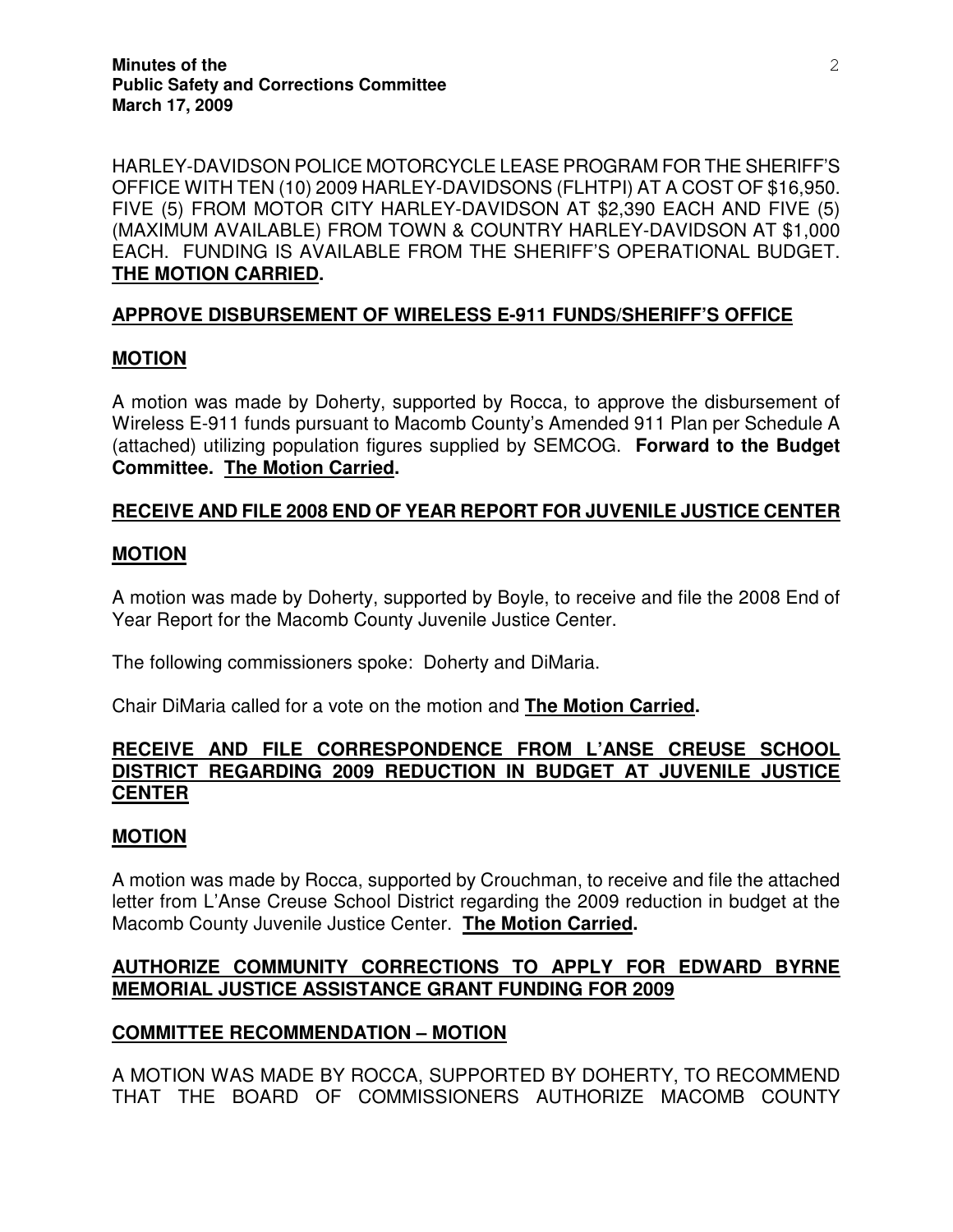COMMUNITY CORRECTIONS TO APPLY FOR EDWARD BYRNE MEMORIAL JUSTICE ASSISTANCE GRANT (JAG) FUNDING FOR 2009. A TOTAL OF \$1,485,561 WAS ALLOCATED TO LOCAL JURISDICTIONS THAT INCLUDE MACOMB COUNTY, WARREN, CENTER LINE, EASTPOINTE, FRASER, MOUNT CLEMENS, RICHMOND, ROSEVILLE, ST. CLAIR SHORES, STERLING HEIGHTS, CHESTERFIELD TOWNSHIP, CLINTON TOWNSHIP AND SHELBY TOWNSHIP. AUTHORIZE THE COUNTY TO ACT AS FIDUCIARY FOR THESE FUNDS AND ENTER INTO A MEMORANDUM OF UNDERSTANDING REGARDING THE SAME. THIS FEDERAL GRANT PROGRAM DOES NOT REQUIRE ANY LOCAL/COUNTY MATCH FUNDS.

The following commissioners spoke: Doherty and DiMaria.

Chair DiMaria called for a vote on the motion and **THE MOTION CARRIED.** 

#### **APPROVE TOWER AGREEMENT BETWEEN MACOMB COUNTY AND BRUCE TOWNSHIP/EMERGENCY MANAGEMENT AND COMMUNICATIONS DEPARTMENT**

#### **COMMITTEE RECOMMENDATION – MOTION**

A MOTION WAS MADE BY SPRYS, SUPPORTED BY SAUGER, TO RECOMMEND THAT THE BOARD OF COMMISSIONERS APPROVE THE TOWER AGREEMENT BETWEEN MACOMB COUNTY AND BRUCE TOWNSHIP AS SUBMITTED BY THE EMERGENCY MANAGEMENT AND COMMUNICATIONS OFFICE.

The following commissioners spoke: Sprys and DiMaria.

Chair DiMaria called for a vote on the motion and **THE MOTION CARRIED.** 

## **APPROVE AGREEMENT FOR GRANT FUNDED SUPPLIES AND EQUIPMENT BETWEEN WAYNE COUNTY AND MACOMB COUNTY FOR PROCUREMENT OF 800 MHz RADIO EQUIPMENT**

#### **COMMITTEE RECOMMENDATION – MOTION**

A MOTION WAS MADE BY ROCCA, SUPPORTED BY DOHERTY, TO RECOMMEND THAT THE BOARD OF COMMISSIONERS APPROVE THE AGREEMENT FOR GRANT FUNDED SUPPLIES AND EQUIPMENT BETWEEN WAYNE COUNTY AND MACOMB COUNTY FOR THE PROCUREMENT OF 800 MHz RADIO EQUIPMENT. A 25% MATCH IS REQUIRED IN THE AMOUNT OF \$22,249.20 AND FUNDING IS AVAILABLE IN THE 800 MHz CAPITAL IMPROVEMENTS BUDGET.

The following commissioner spoke: Doherty.

Chair DiMaria called for a vote on the motion and **THE MOTION CARRIED.**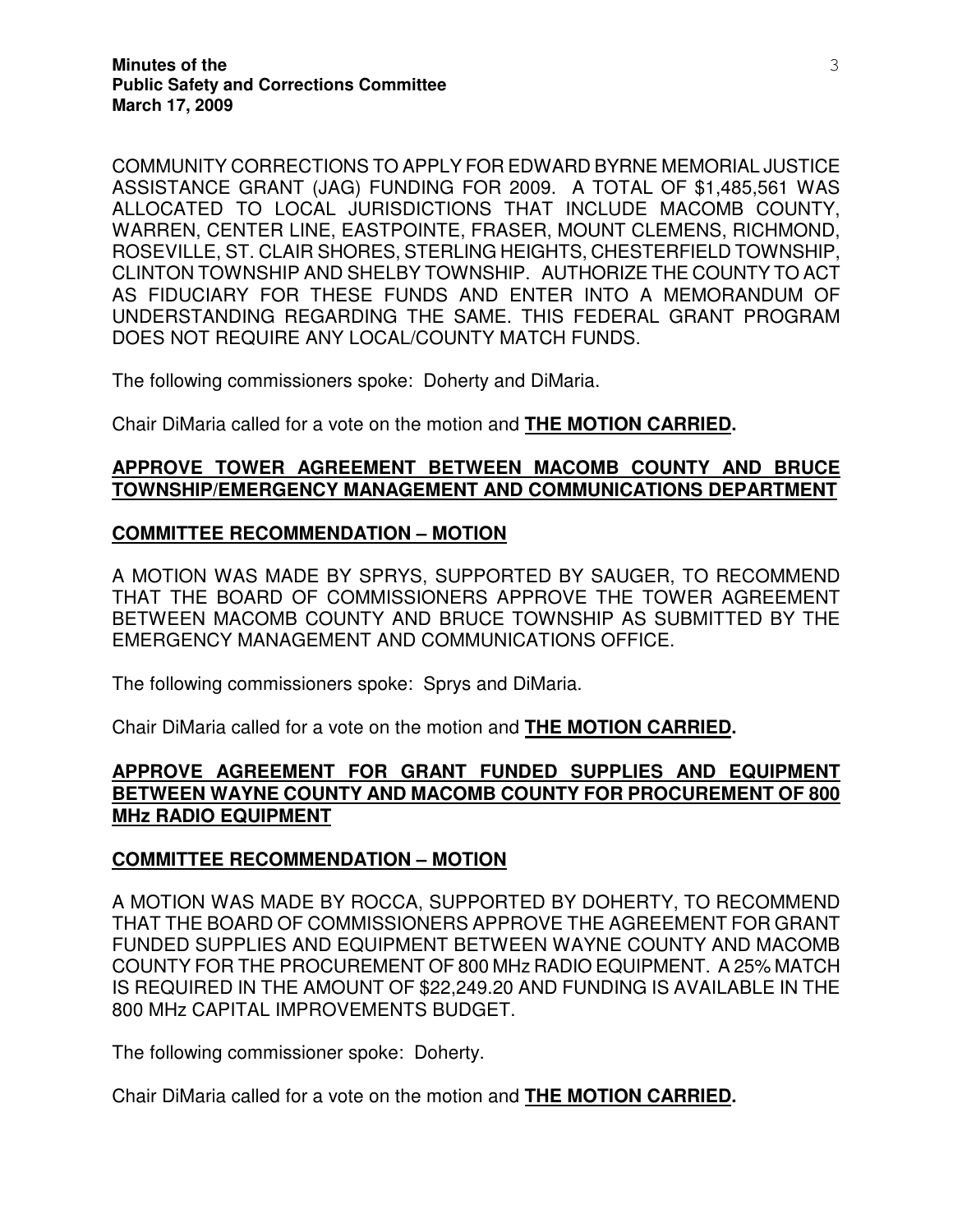## **ACCEPT AMENDMENT 1 TO FY 2007 MICHIGAN HOMELAND SECURITY GRANT PROGRAM GRANT AGREEMENT**

### **COMMITTEE RECOMMENDATION – MOTION**

A MOTION WAS MADE BY ROCCA, SUPPORTED BY SAUGER, TO RECOMMEND THAT THE BOARD OF COMMISSIONERS ACCEPT AMENDMENT 1 TO THE FY 2007 MICHIGAN HOMELAND SECURITY GRANT PROGRAM GRANT AGREEMENT INCREASING OUR AWARD BY \$90,000 FOR THE THREE REGIONAL RESPONSE TEAMS LOCATED IN MACOMB COUNTY. NO MATCHING FUNDS ARE REQUIRED. **THE MOTION CARRIED.** 

## **APPROVE PURCHASE OF 800 MHz RADIO EQUIPMENT FOR MCCSA, JUVENILE JUSTICE CENTER AND PUBLIC WORKS OFFICE**

## **COMMITTEE RECOMMENDATION – MOTION**

A MOTION WAS MADE BY ROCCA, SUPPORTED BY DOHERTY, TO RECOMMEND THAT THE BOARD OF COMMISSIONERS APPROVE THE PURCHASE OF 800 MHz RADIO EQUIPMENT FOR THE MACOMB COUNTY COMMUNITY SERVICES AGENCY, JUVENILE JUSTICE CENTER AND PUBLIC WORKS OFFICE IN THE AMOUNT OF \$155,082.50. FUNDING IS AVAILABLE IN THE 800 MHz CAPITAL IMPROVEMENTS BUDGET. **THE MOTION CARRIED.** 

# **RECEIVE AND FILE TRAINING REPORT/EMERGENCY MANAGEMENT AND COMMUNICATIONS DEPARTMENT**

#### **MOTION**

A motion was made by Rocca, supported by Sauger, to receive and file the training report from the Office of Emergency Management and Communications for attendance at the APCO Regional Planning Committee Training from February 12-13, 2009. **The Motion Carried.** 

## **DISCUSSION ON PROCESS TO BE TAKEN FOR APPOINTMENTS AND REAPPOINTMENTS TO THE MACOMB COUNTY COMMUNITY CORRECTIONS ADVISORY BOARD**

Mr. Russell McPeak gave a brief overview of the Macomb County Community Corrections Advisory Board and spoke about the make-up of its membership. There are four vacancies; one reappointment and three appointments.

The following commissioners spoke: DiMaria, Doherty, Sprys and Carabelli.